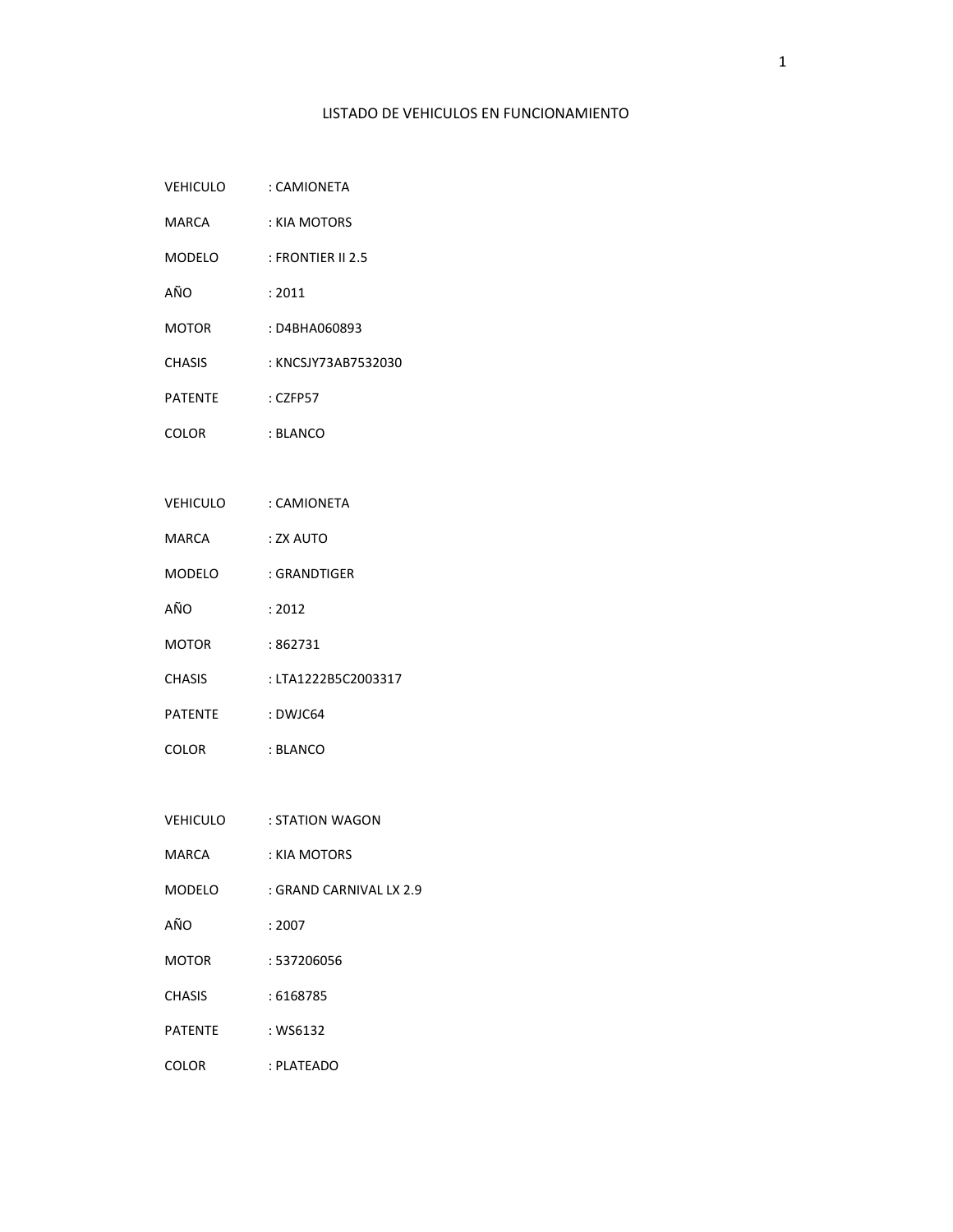| VEHICULO : CAMION    |                     |
|----------------------|---------------------|
| MARCA                | : FORD              |
| MODELO               | : CARGO 1722E       |
| AÑO                  | : 2011              |
| MOTOR                | : 36244794          |
| CHASIS               | : 9NFYCE7V4BBB71732 |
| PATENTE              | $:$ CZFP56          |
| COLOR                | : BLANCO            |
|                      |                     |
| VEHICULO : CAMION    |                     |
| MARCA                | : MITSUBISHI        |
| MODELO               | : CANTER            |
| AÑO                  | : 2000              |
| MOTOR                | : 4D33642646        |
| CHASIS               | : FE657FA00649      |
| PATENTE              | $:$ SS4257          |
| COLOR                | : BLANCO            |
|                      |                     |
| VEHICULO : AUTOMOVIL |                     |
| MARCA                | : CHEVROLET         |

- MODELO : SPARK LT 1.0
- AÑO : 2013
- MOTOR : B12D1893003KC3
- CHASIS : KL1CM6BD3DC547070
- PATENTE : FLBL66
- COLOR : ROJO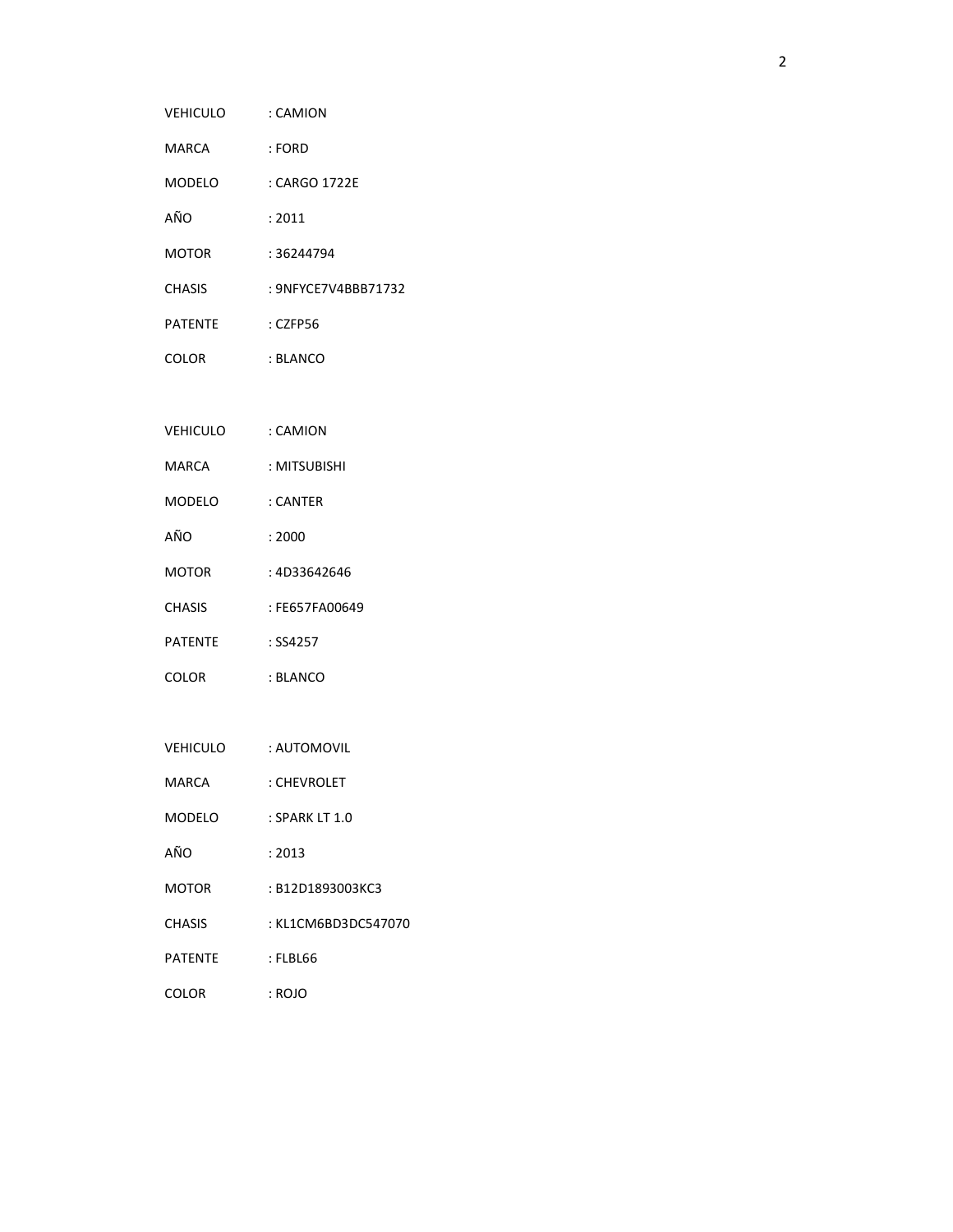- MARCA : NISSAN
- MODELO : TERRANO
- AÑO : 2013
- MOTOR : YD25433169T
- CHASIS : 3N6PD23YZK918013
- PATENTE : FKXB14
- COLOR : ROJO
- VEHICULO : CAMIONETA
- MARCA : ZX AUTO
- MODELO : ADMIRAL DC 4 X 2 GSL
- AÑO : 2010
- MOTOR : 996246
- CHASIS : LTA122BXA2015069
- PATENTE : CSKK52
- COLOR : GRIS CLARO
- VEHICULO : AUTOMOVIL
- MARCA : CHEVROLET
- MODELO : SPARK
- AÑO : 2013
- MOTOR : B12D19004294KC3
- CHASIS : KL1CM6BD7DC554085
- PATENTE : FPLF52
- COLOR : ROJO